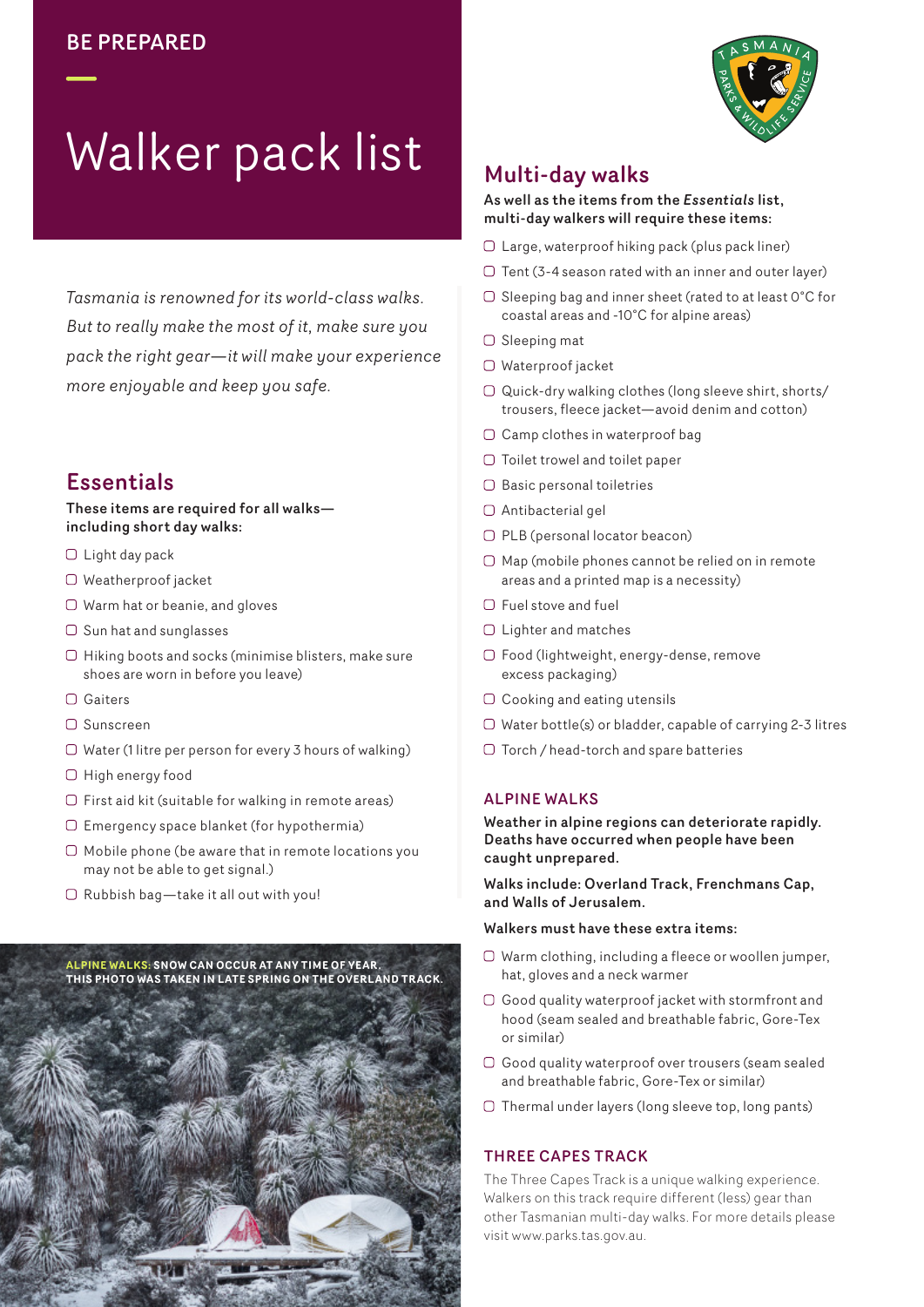# HAVE YOU GOT THE RIGHT GEAR?



# Optional items

- $\Box$  Trekking poles
- O Camp shoes (lightweight)
- O Compass
- $\Box$  GPS satellite phone
- $\Box$  Medications
- $\cap$  Insect repellant
- Whistle
- $\Box$  Travel towel
- O Water filter or purification tablets
- O Pocket knife
- $\Box$  Personal identification

## FUN STUFF

- O Camera
- O Binoculars
- Books / field guides
- O Cards / games
- $\Box$  Notebook and pencil



Government

© State of Tasmania 30 Jan 2022

*Different walks require different equipment, so get online and find out about:*

- > The weather forecast.
- > Alerts in the area.
- > What the track is like (duck boards, mud, scree).
- > Are there huts available? Is any equipment provided?
- > Is it a guided walk? Do the guides recommend a different pack list?

## *Also, ask yourself:*

- > Are you fit and well enough to undertake the walk?
- > Have you let someone responsible know your walk plans?
- > Have you packed your park pass and / or booking registration information?
- > Have you read all the walk material and Leave No Trace principles?
- > Do you have any special needs to cater for (medications, glasses)?